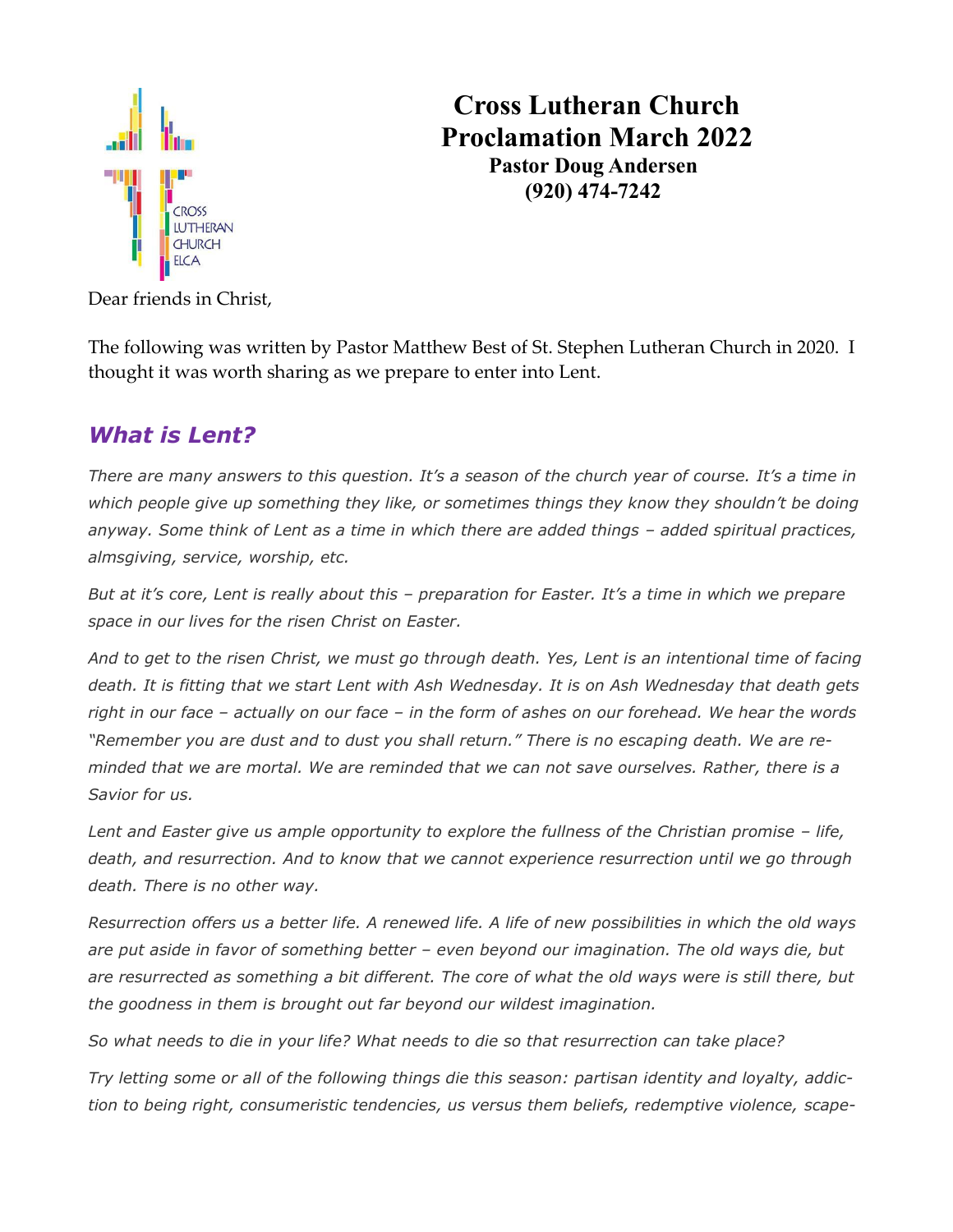*goating, blaming, fear, anger, privilege, allowing money to make decisions in your life, brokenness, sin, abuse, participating in unjust systems, putting your salvation in anything or anyone other than God, selectively choosing what to follow of Jesus' commands, comfort, the wall around your life that protects you from the injustices that others face daily.*

*When these die, something will be resurrected. In their place will resurrect the ability to see the Image of God in others. In their place will resurrect the wholeness of Shalom. In their place will resurrect creation stewardship. In their place will resurrect forgiveness, love, grace, and peace. In their place will resurrect discipleship and service. In their place will resurrect an empowerment to more fully live into what it means to love God and our neighbor.*

*Resurrected life is better life. It is transformed life. Why in the world would we want to hold onto the things that prevent us from experiencing resurrected life? The only answer I can come up with is that we are afraid of how resurrected life will change us and that we will no longer be in control. Here's the reality – we've never been in control. Stop fooling yourself. Let that idea die too.*

*It's time for resurrected life. Lent is a season of intentionally facing death and letting things die. To make room for Jesus. To allow Jesus to take over. To be conquered by Jesus. So that new life can begin. So that the Kingdom of God can unfold in our lives. So that we can see how it is already unfolding. So we can participate in the unfolding of the Kingdom in our midst.*

I pray you have a blessed Lent.

*Pastor Doug*

# Flower orders: Reminder!!!! All Orders are due back to Elmo, by March 5<sup>th.</sup> Thank you!

**Sunday School:** Sunday School will be hosted once a month in the fellowship hall after Worship on the 3<sup>rd</sup> Sunday of the Month. All are welcome!!!

### **Adult Education: Thursday night text studies are suspended through the Lenten season. Adult education will meet Wednesday Morning at 10:00am at Zion the 1st and 3rd Wednesday of the Month. All are welcome!**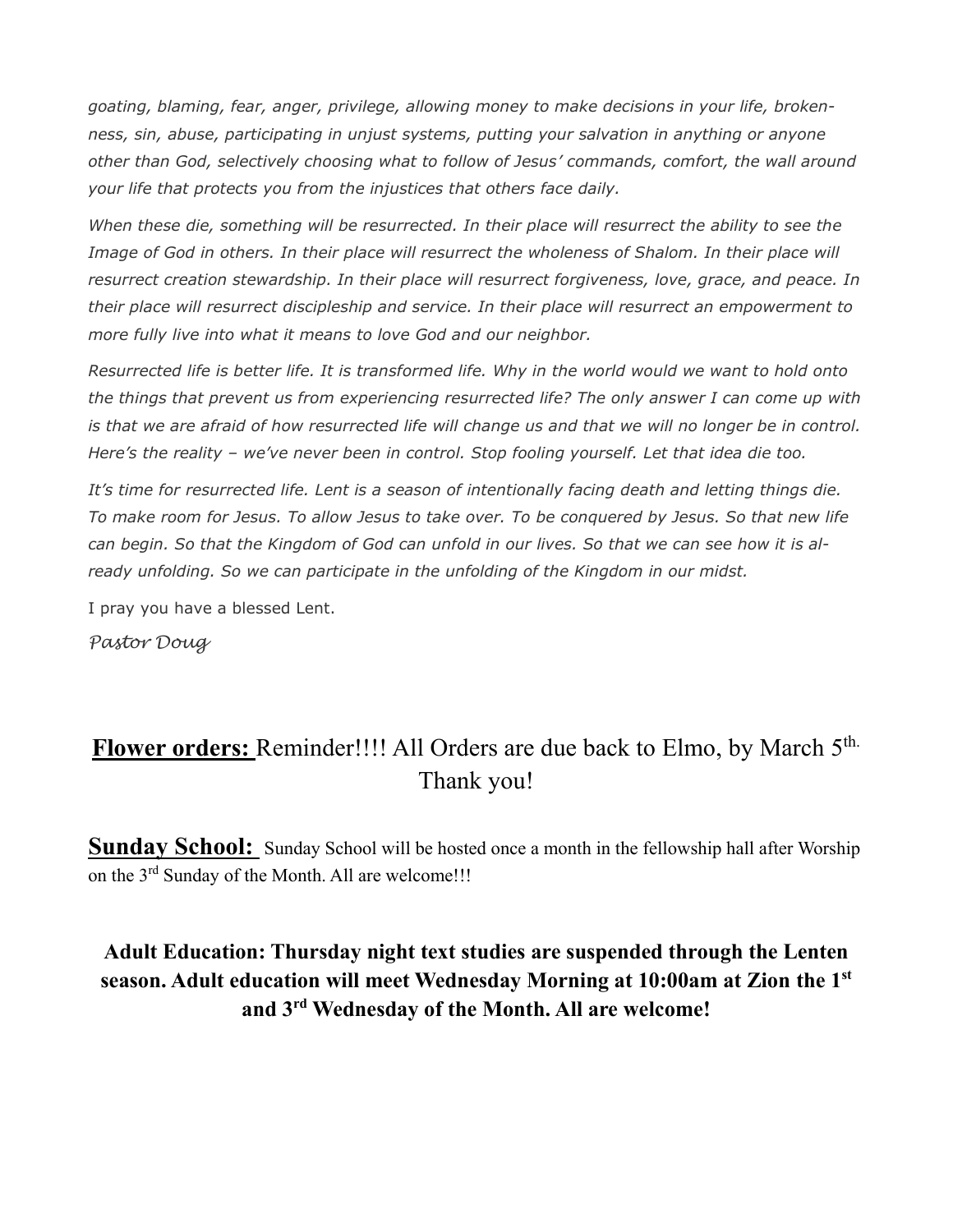## **Serving:**

**Ixonia Food Pantry:** Thank you to all who donated as part of our Souper Bowl! We collected quite a few items for the food pantry. As always remember to donate goods when you can, it's a muchneeded resource in our community. Thank you!

**Directory Audit and Volunteer Worksheets:** Please fill out and return your directory pages as soon as you can. We are looking at re-organizing our volunteer lists and updating our directory. So, we need your help! Hand in your forms to the Office mailbox marked Forms:Office. Thank you!

## **Leadership:**

Church Council: Council will meet next on Tuesday, March 8<sup>th</sup>. Council meetings are usually open meetings. If you are interested in attending please let Pastor or Barb know ahead of time. Thank you!

### **Fellowship:**

**Fellowship Time:** Coffee Hour! We have resumed fellowship after worship the third Sunday of the month and are looking for volunteers to bring in treats to share. Sign-ups are available in the Narthex.

**Coffee Shop conversations:** Pastor won't be at Whelan's during the Lenten season. Coffee time will resume after Easter.



Our synod's Mission Table will host an hour-long, monthly gathering on Zoom for Christians who want to dream together about where God is leading the Church.

New topics each month, every 4th Tuesday from 6:30 - 7:30 pm, via Zoom. Come, hear inspiring reflections from others. No experience is needed. All voices are welcome.

Contact Rev. Matthew Short at matt@milwaukeesynod.org with questions.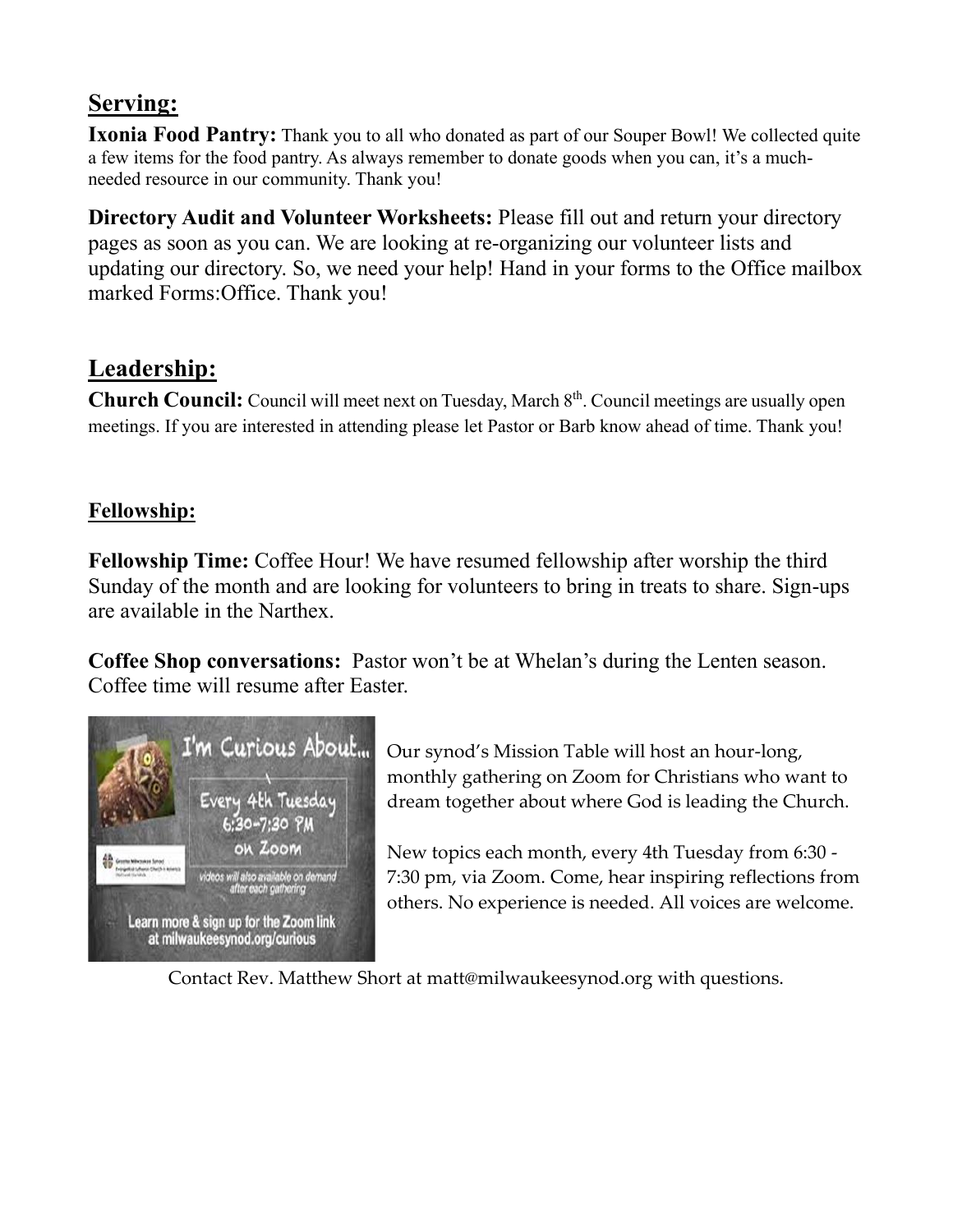## **Maintenance:**

The Decorating Committee is comprised of Elmo Wendorf, Cathy Stein, and Terri Watermolen.

Please contact Kurt or Brian if you can help with maintenance work on the parsonage or church. Kurt: 262-490-2362 o[r kketcham@wi.rr.com](mailto:kketcham@wi.rr.com) or Brian: 920-988-4949 [or trs@netwurx.net](mailto:or%20trs@netwurx.net)

## **Upcoming Events:**

- **March 2nd Ash Wednesday**
- **March 6th First Sunday in Lent**
- **March 9th – April 6 th Wednesday Night Lenten Worship**
- **April 12th Palm Sunday**
- **April 17th Easter**

**Usher Schedule: March 6th and 13th Arnie Groehler and Jeff Campbell March 20th and 27th David and Sandy West** 

**Ushers please note: When lighting candles, all of the candles are lit on holidays and special Sundays. On "normal weeks" light only the Altar Candles. Thank you!** 

**Communion Assistant/ Reader Schedule:**

| March 6 <sup>th</sup> : Cindy Kuehn/Stan Jaeger      |
|------------------------------------------------------|
| March 13 <sup>th</sup> : Jeff Campbell/ Cathy Stein  |
| March 20 <sup>th</sup> : Tammy Ninmann/Tammy Ninmann |
| March 27th: Laurene Gunderson/ Jeff Campbell         |
|                                                      |

**Altar Guild for March: Tammy Ninmann Altar Guild for April: Cindy Kuehn** 

The Office emails: [pastor@crosslutheranchurch.com](mailto:pastor@crosslutheranchurch.com) and [office@crosslutheranchurch.com](mailto:office@crosslutheranchurch.com) crosszionparish@outlook.com Pastor Doug's number: (262) 490- 8737 Office number: (920) 474-7242 Pastor Doug's office hours: Tuesday mornings and all day on Thursdays Adeline will be in the office on Thursday mornings

#### **2022 council members:**

(Vice President) Barb Butschke:butschke0690@charter.net (Financial Secretary) Angie Thrane: althrane22@gmail.com Cell: 414-841-8009 (President) Barb Nyland: bnylandtuss@gmail.com Cell: 920-390-9054 Cindy Kuehn: [countrygirlcsk@gmail.com](mailto:countrygirlcsk@gmail.com) ( Recording Secretary) Elmo Wendorf: elmowendorf@msn.com Cell: 414-758-0639 (Treasurer) Janice Bartel: janicerbartel@gmail.com (262) 370- 3638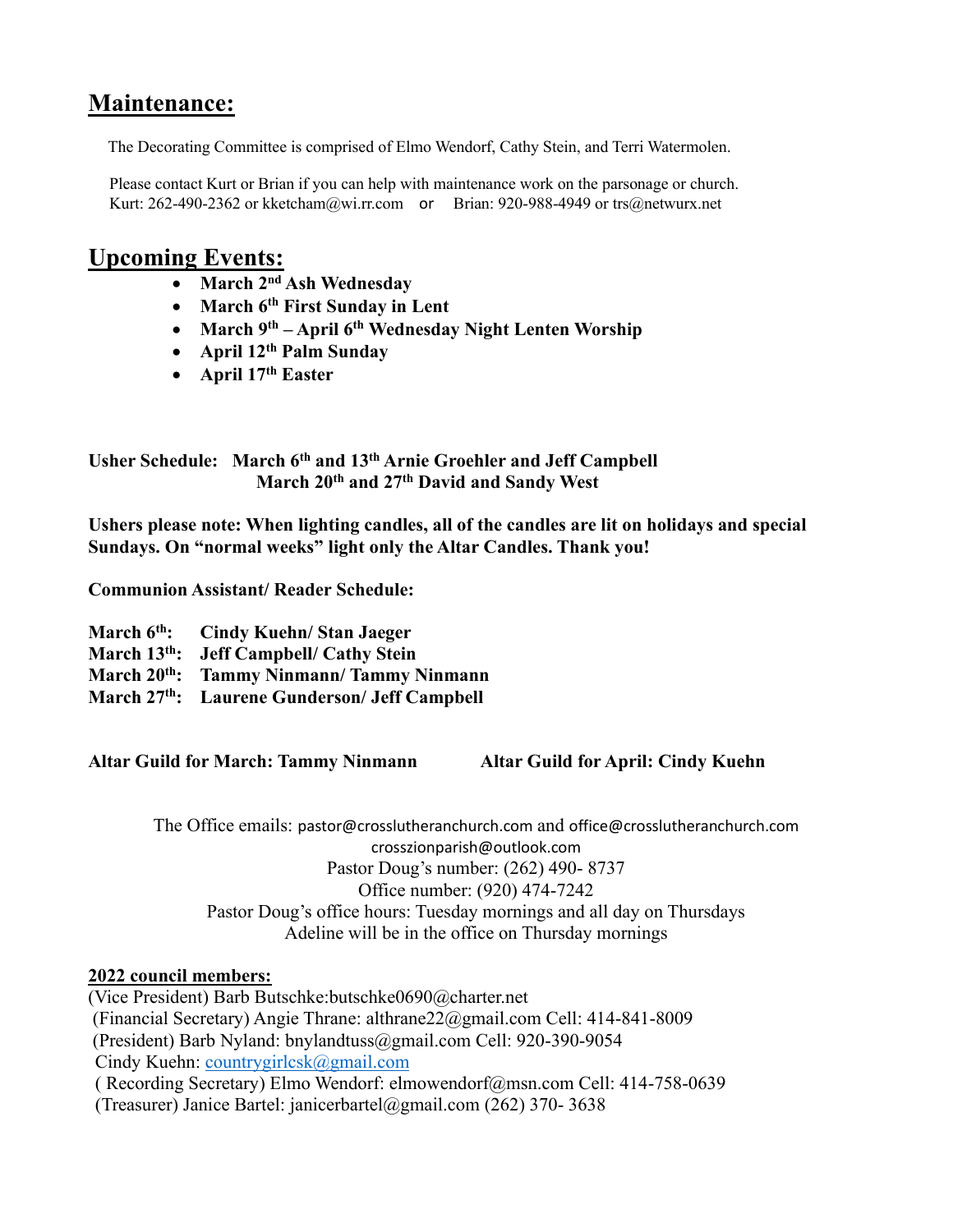

| January |      |    |
|---------|------|----|
| January | -2 : | 14 |
| January | 9 :  | 26 |
| January | 16:  | 29 |
| January | 23:  | 24 |
| January | 30 : | 38 |

Tithes Collected \$1186 \$1007.82 \$1056 \$1215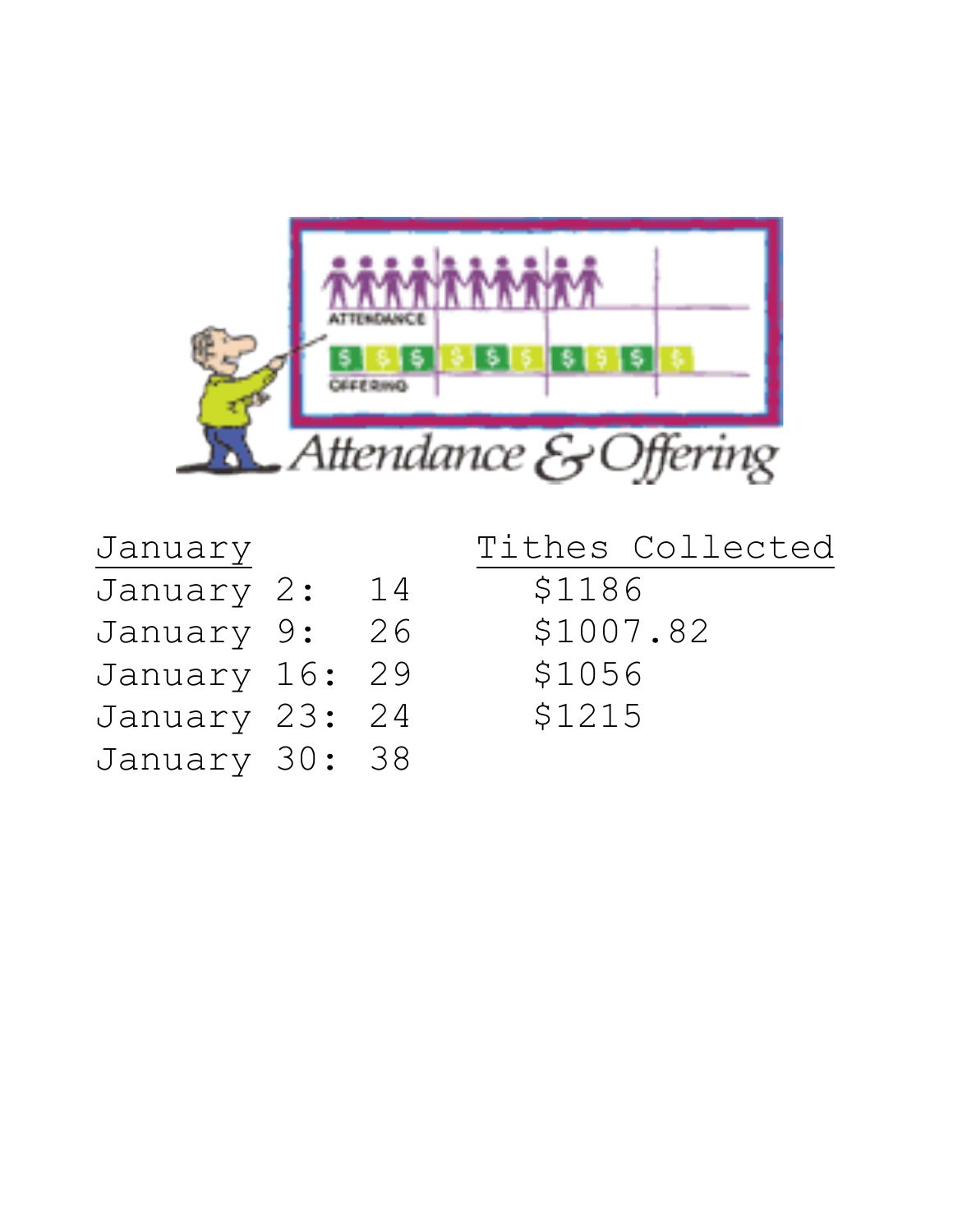### **Cross Lutheran Church Council Meeting Minutes January 11, 2022**

Present: Pastor Doug, Elmo Wendorf, Terri Watermolen, Barb Nyland, Angie Thrane, Jeff Campbell, Janice Bartel, Barb Butschke.

Elmo called the meeting to order. A quorum was established.

Devotions: Barb B led us in a devotion. "Going to Church" March – Pastor Doug April – Terri May – Janice June – Angie  $July – no meeting?$ August – Barb N September – Jeff October – Barb B November – Elmo December – volunteer needed January – Barb B February - ?

Approval of the agenda, December minutes, Financial report and Pastor's report. Discussion on Financial report led by Janice. After discussion Barb B motioned to approve, Jeff seconded. Motion passed.

#### **Team Reports**

- a) Worship Team Hymns and Liturgy were chosen for Lent and Epiphany by the Worship committee. The group also discussed purchasing or making new ribbons for hymnals.
- b) Sunday School/Confirmation Elmo commented on a lovely Christmas program. January Sunday school falls on the Annual meeting date, so looking at Jan.  $30<sup>th</sup>$  for a meeting date. Jeff agreed to continue leading the Sunday school program next year.
- c) Decorating Team Elmo and Janice have contacted Curt Bartel for updates to the outside of the south side of the church. Will need more bids.
- **d)** Maintenance Pastor brought up re-striping the parking lot. Will do when it is resurfaced the next time.
- **e)** Mission Team Needs to reconvene
- **f)** Cemetery Team Needs to reconvene

#### **New Business:**

- 1. Budget: After reviewing the final budget it was decided to add the parsonage property tax to the budget. With this update, Janice motioned to accept the budget with a second by Barb N. Motion passed.
- 2. Rental property: Discussion regarding timely payment. Terri talked with renters to look into a type of automatic payment plan through their bank. They agreed. Discussion to add to the next lease that checks delivered to church after the  $10<sup>th</sup>$  of each month will have a 10% charge.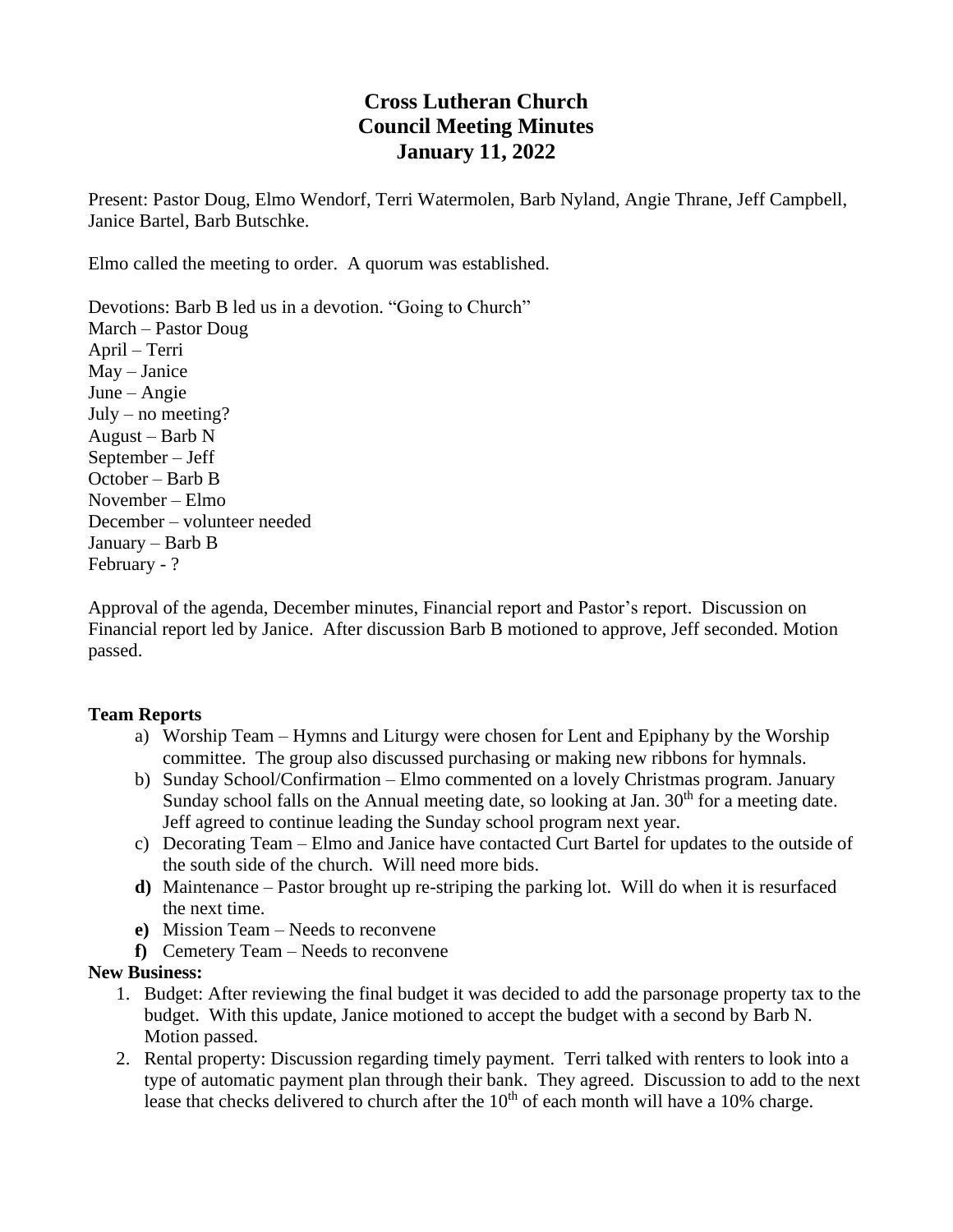- 3. Barb N noted that when calling the church it is a very old message. Pastor will check into that. It was also noted the website needs updating as well.
- 4. Jeff C noted that the Youth Account was being charged for paper statements, so he discontinued that. Ther is \$474.82 in this acount. Janice will add this account to her monthly reports.
- 5. Annual Meeting: Discussed upcoming annual meeting.
- 6. New Council members for 2022. Both Terri and Jeff are going off of council after their second term. We have had one volunteer for these replacements. Will see if there are any nominations at the annual meeting.
- 7. Elmo stated that the Flower Order sheets are here for spring planting. Orders will be due March 5.
- 8. Pastor proposed to purchase a new laptop to be used at both churches by the secretary. Zion has agreed. Barb N motioned to contribute \$500 toward the puchase of a laptop for Addy. Seconded by Barb B. Motion passed.

#### **Determine next meeting date**: February 8 at 6:30 pm at church.

Jeff motioned to close the meeting. Barb B seconded. Approved.

Elmo called the meeting adjourned.

We closed with the Lord's prayer.

Respectfully submitted, Terri Watermolen Council Secretary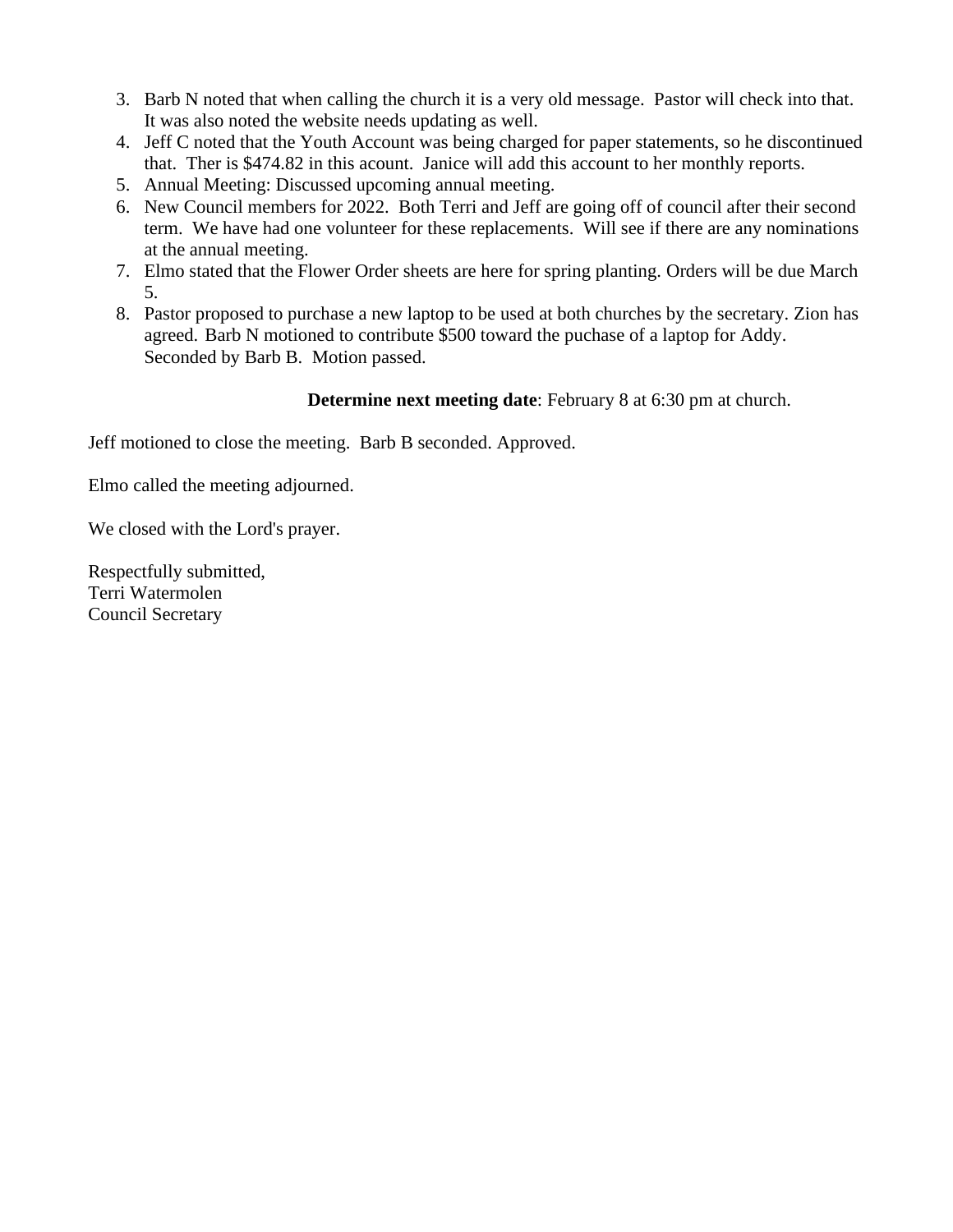#### **CROSS LUTHERAN CHURCH**

#### **Financial Report -January 2022**

|                                                                            |                                             |               |                                      | <b>General Fund</b> |
|----------------------------------------------------------------------------|---------------------------------------------|---------------|--------------------------------------|---------------------|
|                                                                            |                                             |               | Memo-                                |                     |
| <b>General Fund Collections:</b>                                           |                                             |               | rials                                | <b>Amount</b>       |
|                                                                            | <b>Includes Rental Income and Memorials</b> |               |                                      |                     |
| January 14, 2022                                                           | <b>Tithes</b>                               |               |                                      | \$1,186.00          |
| January 14, 2022                                                           | <b>Tithes</b>                               |               |                                      | \$1,007.82          |
|                                                                            | Rental checks                               |               |                                      | \$2,800.00          |
| ** Rental Check 12-1-21 \$1,400.00 Returned resubmitted twice.-Outstanding | (\$1,400.00)                                |               |                                      |                     |
| January 20,2022                                                            | <b>Tithes</b>                               |               |                                      | \$1,056.00          |
| January 27, 2022                                                           | <b>Tithes</b>                               |               |                                      | \$1,215.00          |
|                                                                            | <b>Total</b>                                |               |                                      | \$5,864.82          |
|                                                                            |                                             |               |                                      |                     |
| <b>Bank Accounts</b>                                                       |                                             |               |                                      |                     |
| <b>General Fund Checking:</b>                                              |                                             |               | Balance @ 01/01/22                   | \$85,226.19         |
|                                                                            |                                             | Deduct:       | <b>Outstanding Checks</b>            | (\$175.00)          |
|                                                                            |                                             |               |                                      |                     |
|                                                                            |                                             | <b>Actual</b> | Balance @ 01/31/22                   | \$85,051.19         |
|                                                                            |                                             |               |                                      |                     |
| <b>Bank Holding Account - Endowment</b><br>Balance @ 1/01/22<br>Fund:      |                                             |               |                                      | \$1,595.66          |
| Add: Contributions & Interest                                              |                                             |               |                                      | \$0.04              |
|                                                                            |                                             |               | Balance @ 1/31/22                    | \$1,595.70          |
|                                                                            |                                             |               |                                      |                     |
|                                                                            |                                             |               |                                      |                     |
| <b>Behling Estate Bequest:</b>                                             |                                             |               |                                      | \$25,000.00         |
|                                                                            | Painting & Car-                             |               | @                                    |                     |
| 2019:                                                                      | peting                                      |               | \$17,840.00<br>50%                   | ( \$8,920.00)       |
|                                                                            |                                             |               | @                                    |                     |
| 2020:                                                                      | <b>New Banners</b>                          |               | \$786.00<br>50%                      | ( \$393.00)         |
| 2021:                                                                      | <b>New Banners</b>                          |               | $^{\copyright}$<br>50%<br>\$2,913.09 | (\$1,457.00)        |
|                                                                            |                                             |               |                                      |                     |
|                                                                            |                                             |               | <b>Balance Available</b>             | \$14,230.00         |
|                                                                            |                                             |               |                                      |                     |
| <b>Gotthilf Bartel Bequest:</b>                                            |                                             |               |                                      | \$9,673.12          |
| Since 2018:                                                                | Allocate- Cemetery Upkeep                   |               |                                      | (54,894.00)         |
|                                                                            | % of grass cut-                             |               |                                      |                     |
|                                                                            | ting                                        |               |                                      |                     |
|                                                                            |                                             |               | <b>Balance Available</b>             | \$4,779.12          |
|                                                                            |                                             |               |                                      |                     |

**Organ Repair:**